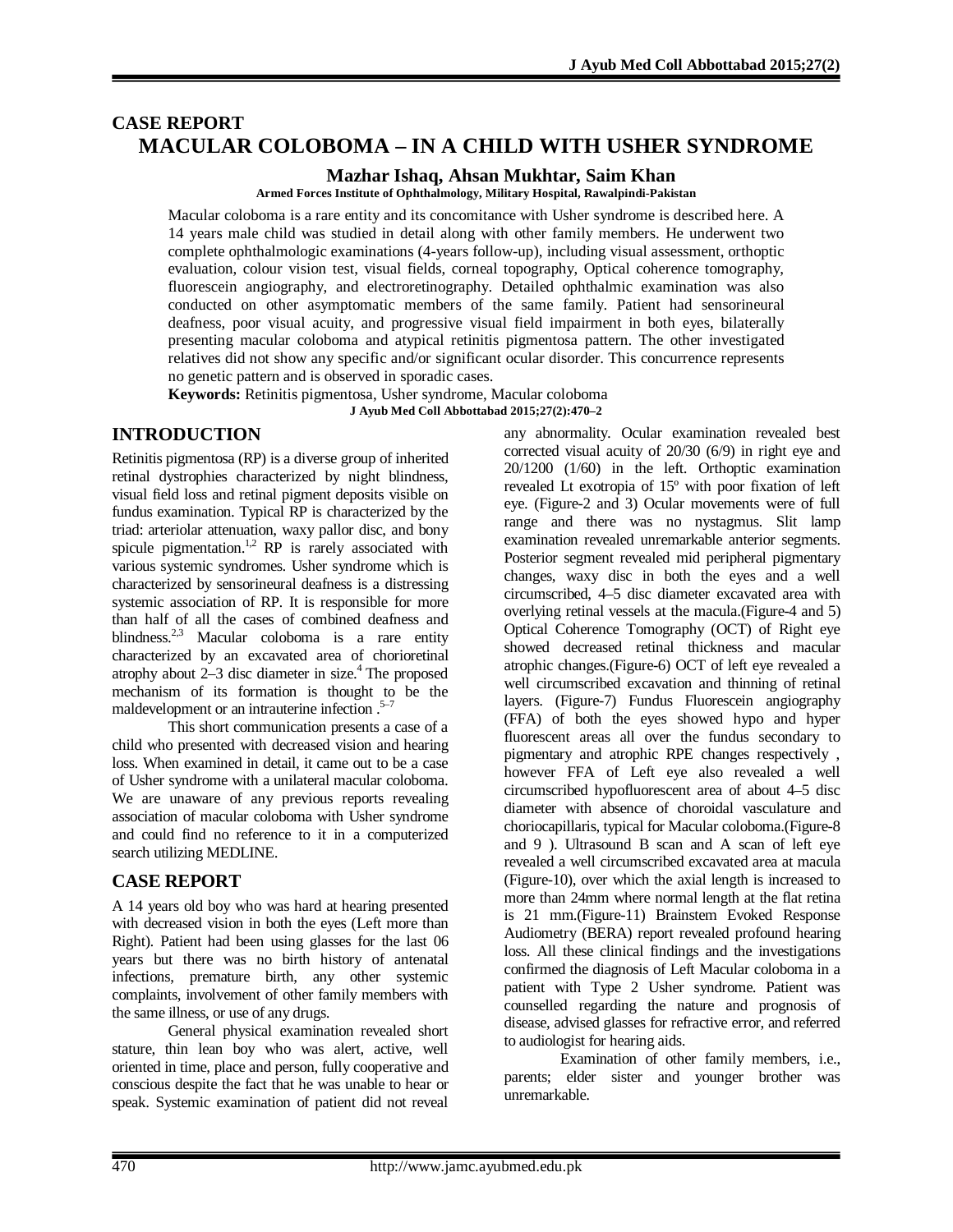

**Figure-1: Pedigree of macular coloboma**



**Figure-2&3: 15ºExodeviation Lt, Poor Fixation Lt**



**Figure-4&5: (Right Fundus), (Left Fundus)**



**Figure-6: OCT right eye**



**Figure-7: OCT left eye**



**Figure-8&9: FFA right Eye, FFA left eye**



**Figure-10: B-scan left eye–Arrow showing macular coloboma**



**Figure-11: A-scan of left eye- Arrow showing increased axial length**